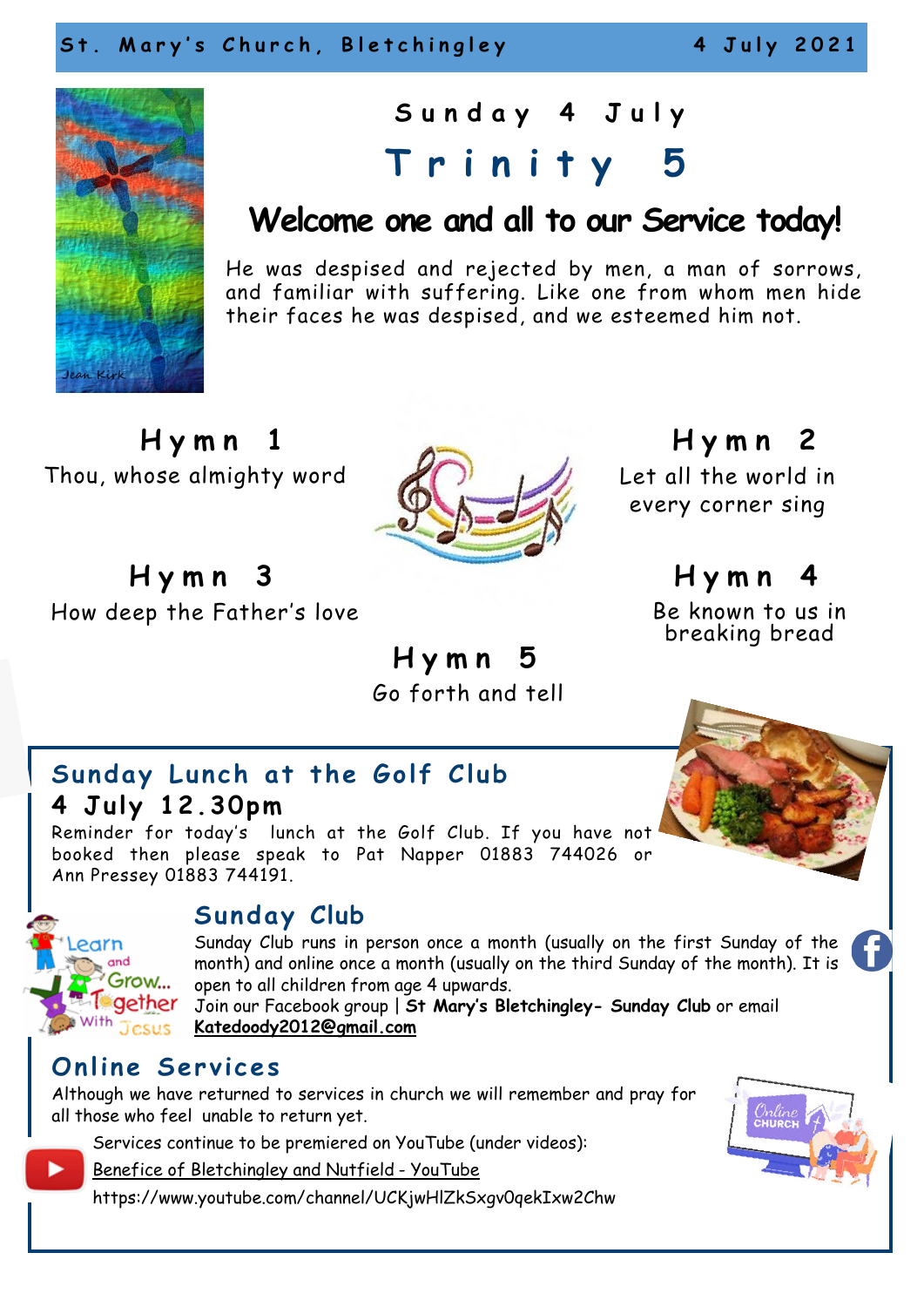**St. Mary's Church, Bletchingley 4 July 2021** 

### THIS WEEK WE PRAY FOR ...

### **The Worldwide Church and the life of our Diocese**

**Our Rector** Revd. Phaedra Pamphilon-Green C.A.

**Her Majesty The Queen** Almighty God, the fountain of all goodness, bless our Sovereign Lady,

Queen Elizabeth, and all who are in authority under her; that they may order all things in wisdom and equity, righteousness and peace, to the honour and glory of your name through Jesus Christ your Son our Lord, Amen.

**The Communities of our United Benefice** Lord God we give thanks for our families, for our friends, for our neighbours, for those who work in our community and for those who support us. Help us to help each other, we pray for those who are suffering hardship, show them your love and guide them in their darkness. We give thanks for your unwavering love and patience. Guide us as we strive to support those around us. We pray for our local businesses as they reopen, we pray that the hardship they, their employees and families have endured will begin to ease. We thank you Father for all you provide and give our thanks. Amen.

### **Our Ministry with Christ Church South Nutfield**

**Our World and its needs** ALMIGHTY and merciful God, whose Son became a refugee and had no place to call his own; look with mercy on those who today are fleeing from danger, homeless and hungry. Bless those who work to bring them relief; inspire generosity and compassion in all our hearts; and guide the nations of the world towards that day when all will rejoice in your Kingdom of justice and of peace; through Jesus Christ our Lord. Amen.

**Our Link with Zimbabwe** The people of Zimbabwe and for Bishop Ignatius as he leads the diocese in trying to meet the needs of the people.

**Those who are unwell** In mind, body or soul. Lord, help them to place their burden into your hands - their fears, weakness, their vulnerable self. Be their strength Lord, be their shield, be their hiding place and grant them Your peace we pray. Amen.



**We remember** Those whom we love and see no more and those who mourn their loss. With the angels and saints, each day and each night, each shade and each light, I bend my knee in the eye of the Father who created me, in the eye of the Son who redeemed me, in the eye of the Spirit who cleansed me. In love and affection, in wisdom and grace, in love and in fear, for ever and ever. Amen.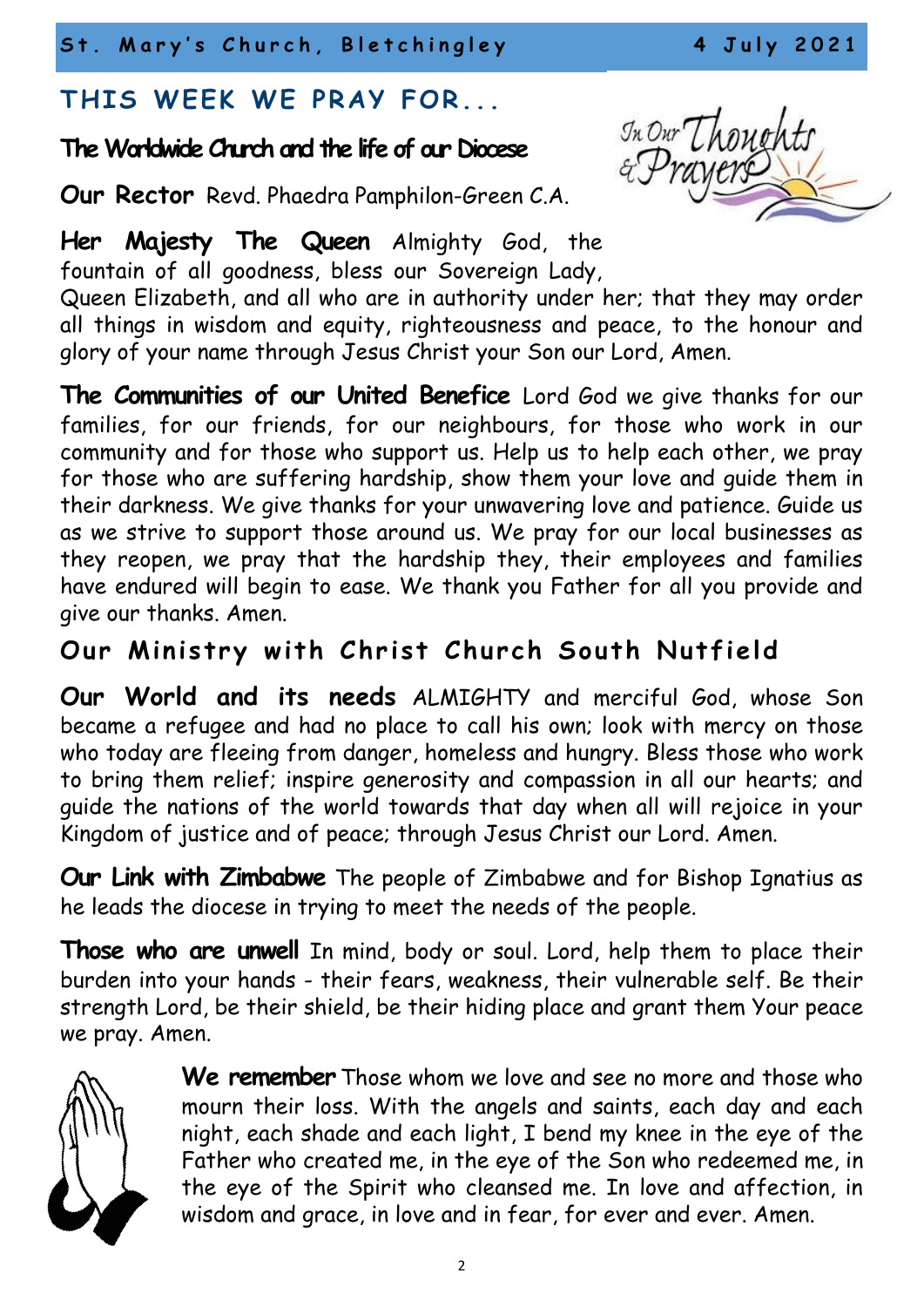### **R e a d i n g s**

#### **C oll e c t P r a y er**

GRANT, O Lord, we beseech thee, that the course of this world may be so peaceably ordered by thy governance, that thy Church may joyfully serve thee in all godly quietness; through Jesus Christ our Lord. Amen

#### Epistle Reading 1 Peter 3. 8-15

#### **Suffering for doing right**

Finally, all of you, have unity of spirit, sympathy, love for one another, a tender heart, and a humble mind. Do not repay evil for evil or abuse for abuse; but, on the contrary, repay with a blessing. It is for this that you were called—that you might

inherit a blessing. For

"Those who desire life

and desire to see good days,

let them keep their tongues from evil and their lips from speaking deceit;

let them turn away from evil and do good; let them seek peace and pursue it.

For the eyes of the Lord are on the righteous,

and his ears are open to their prayer.

But the face of the Lord is against those who do evil."

FINALLY, ALL OF YOU. be like-minded, be sympathetic, love one another. be compassionate and humble. I Peter 3

Now who will harm you if you are eager to do what is

good? But even if you do suffer for doing what is right, you are blessed. Do not fear what they fear, and do not be intimidated, but in your hearts sanctify Christ as Lord. Always be ready to make your defence to anyone who demands from you an accounting for the hope that is in you.

#### Gospel Reading Luke 5. 1-11

Once while Jesus was standing beside the lake of Gennesaret, and the crowd was pressing in on him to hear the word of God, he saw two boats there at the shore of the lake; the fishermen had gone out of them and were washing their nets. He got into one of the boats, the one belonging to Simon, and asked him to put out a little way from the shore. Then he sat down and taught the crowds from the boat. When he had finished speaking, he said to Simon, "Put out into the deep water and let down your nets for a catch." Simon answered, "Master, we have worked all night long but have caught nothing. Yet if you say so, I will let down the nets." When they had done this, they caught so many fish that their nets were beginning to break. So they signalled their partners in the other boat to come and help them. And they came and filled both boats, so that they began to sink. But when Simon Peter saw it, he fell



down at Jesus' knees, saying, "Go away from me, Lord, for I am a sinful man!" For he and all who were with him were amazed at the catch of fish that they had taken; and so also were James and John, sons of Zebedee, who were partners with Simon. Then Jesus said to Simon, "Do not be afraid; from now on you will be catching people." When they had brought their boats to shore, they left everything and followed him. "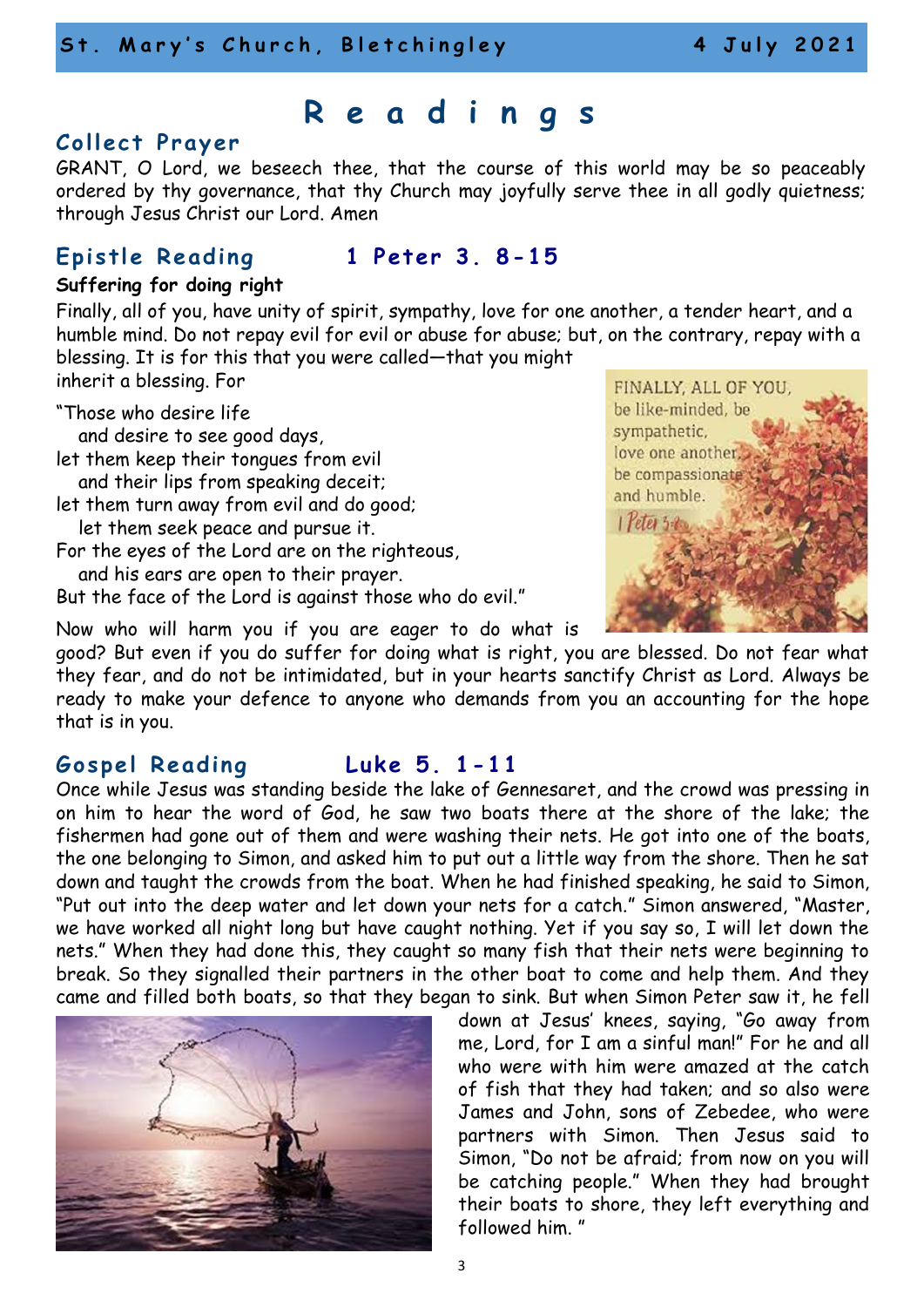#### **St. Mary's Church, Bletchingley 4 July 2021**

#### Prayers for the week

Though we cannot love you as we ought, O Lord, let us love you as we are able, that guided by your light and kept by your power, we come at the last, into your glorious presence. Amen. Thomas Ken (1637-1711)

Lord God, Father of all, you have made of one blood all the nations to dwell on the face of this earth. Pour down your spirit of peace,



that we may learn to love each other as you have first loved us. Give us tolerance and understanding towards those who are different from us. Shed your love abroad in our hearts that we might break down the walls of partition that divide your people from each other; until all men and women are brought into unity with each other and with you. That all nations and kindreds and tongues, may with one mouth glorify you. Amen

Grant that it may be our meat and drink to do the will of our Father in heaven. Grant unto us to take up whatever cross is laid upon us and gallantly and gladly to carry it. Grant that as we may share his cross, so we may share his crown; as we share his death, so we may share his life. And so grant that having suffered with him, we may also reign with him. This we ask for your love's sake. Amen.

Prayers for Baptism. Creator Spirit, who in the beginning hovered over the waters, who at Jesus' baptism descended in the form of a dove, and who at Pentecost was poured out in fire and rushing wind: come to us, open our hearts and minds so that we may hear the life giving word and be renewed by your power. Amen

We pray for those who are to be baptised today, into the family of this church and of all believers. Help us to nurture and encourage them, and help us to be renewed in our own baptismal promises. For the sake of Jesus Christ, Amen.

Lord God, our Father most loving, we would not even if we could, conceal anything for you, but rejoice rather that you know us as we are and see every desire and every motive of our hearts. Help us, Lord, to strip off every mask and veil when we come into your presence, and to spread before you every thought and every secret of our being, that they may be forgiven purified, amended and blessed by you, through Jesus Christ our Lord. Amen.

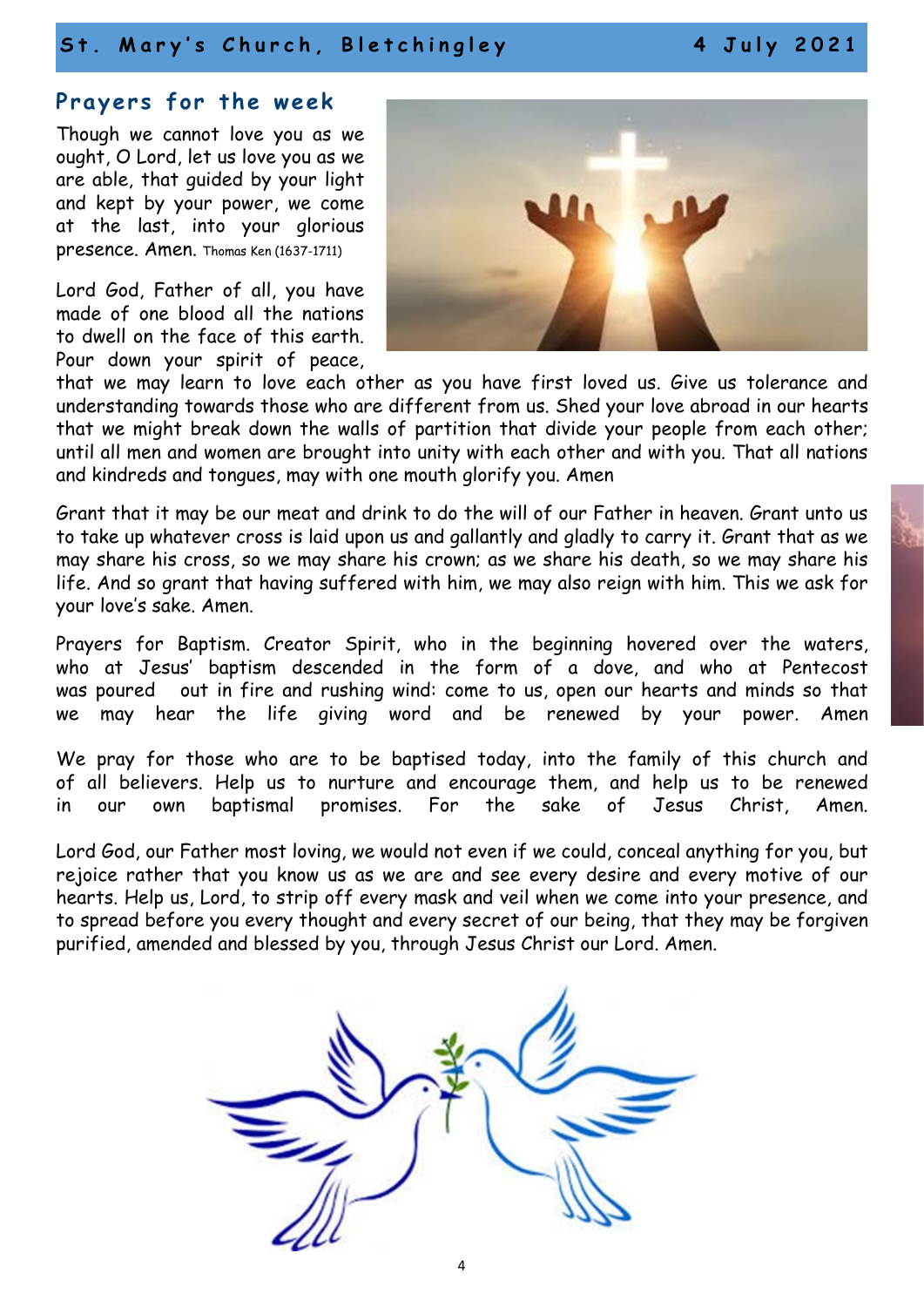#### St. Mary's Church, Bletchingley **4 July 2021**

### **D a i l y R e a d i n g s f o r t h e W e e k**

| Monday 5 July    | Psalm 21 | 2 Samuel 5, 1-10  | 2 Corinthians 11, 16-33 |
|------------------|----------|-------------------|-------------------------|
| Tuesday 6 July   | Psalm 21 | 2 Samuel 5, 11-16 | James 5. 7-12           |
| Wednesday 7 July | Psalm 21 | 2 Samuel 5, 17-25 | John 7, 1-9             |
| Thursday 8 July  | Psalm 24 | Exodus 25, 10-22  | Colossians 2.1-5        |
| Friday 9 July    | Psalm 24 | Exodus 37, 1-16   | Colossians 4, 2-18      |
| Saturday 10 July | Psalm 24 | Numbers 10, 11-36 | Luke 1, 57-80           |

### **U p c o m i n g S e r v i c e s a t S t . M a r y ' s**

| Sun 11 July | 8am     | Holy Communion        |
|-------------|---------|-----------------------|
|             | 9.30 am | Holy Communion        |
| Sun 18 July | 8am     | Holy Communion        |
|             | 9.30 am | <b>Holy Communion</b> |
| Sun 25 July | 8am     | Holy Communion        |
|             | 9.30 am | Holy Communion        |

### **O t h e r S e r v i c e s a t S t . M a r y ' s Monday to Saturday**

The church is open daily from 9am to 5pm for morning and evening prayer.

### **J u n e & J u l y W e d d i n g s a t S t . M a r y ' s**



We hold in our prayers our couples, **Christina & Kevin and Catriona & Graham** as they prepare for their weddings, on the 23 July.



Lord, the source of all true love, we pray for **Christina & Kevin** and **Catriona & Graham.** 

Grant to them joy of heart, seriousness of mind and reverence of spirit, that as they enter into the oneness of marriage they may be strengthened and guided by you, through Jesus Christ our Lord. Amen.